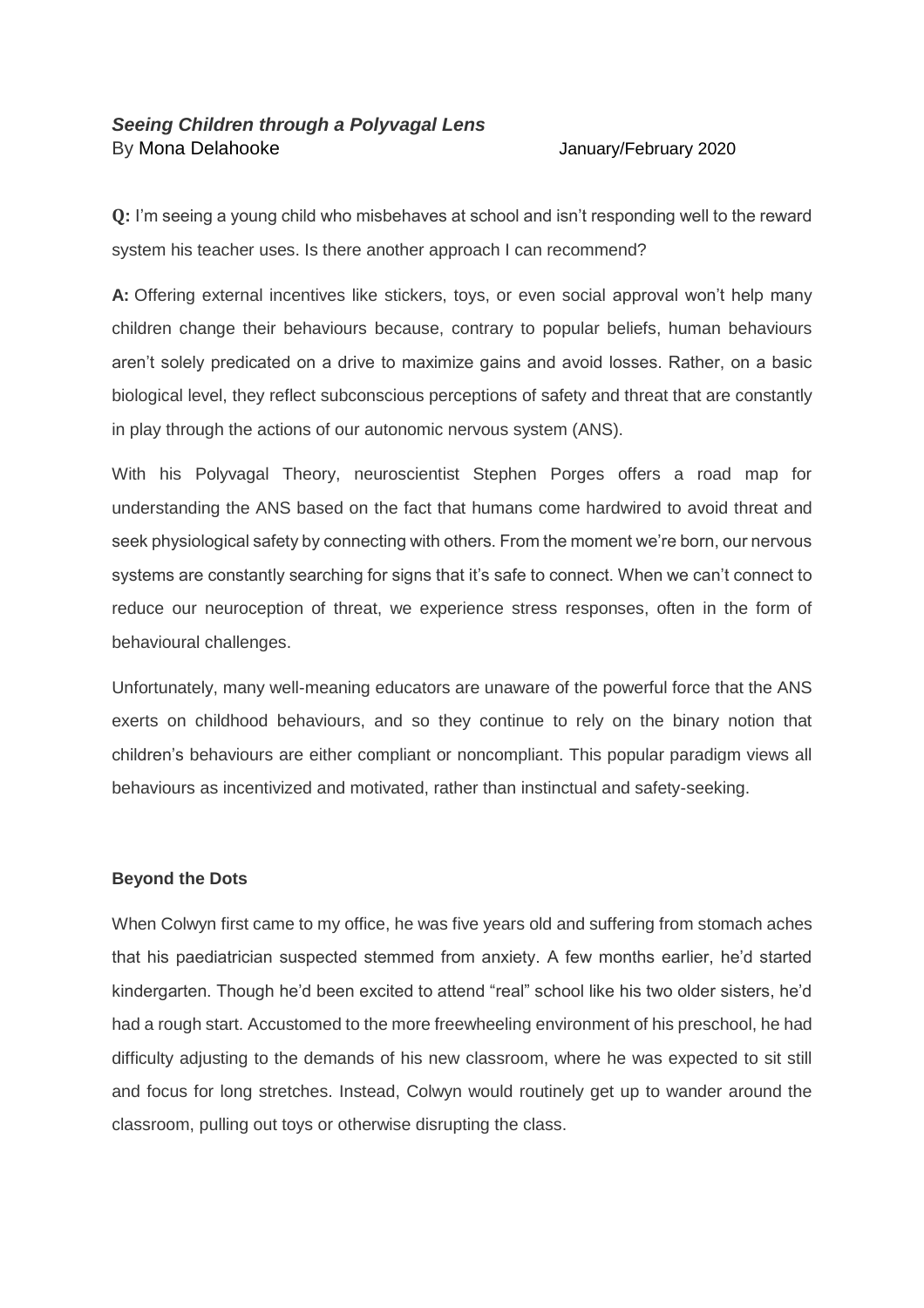His teacher, organized and energetic, immediately initiated a behaviour-management approach using a system of green, yellow, and red dots that she affixed next to each child's name on a large board that hung on the classroom wall. Each week, the children who managed to accrue mostly green dots next to their name were rewarded with special prizes, such as frosted cupcakes with rainbow sprinkles or jars of colourful playdough she made from scratch in her kitchen.

Colwyn wanted the special prizes as much as his classmates did, but no matter how hard he tried, he regularly began the day with behaviour that generated yellow dots. By the day's end, rather than work his way up to green ones, he'd displayed other disruptive behaviours, which earned him the dreaded red dots. Far from teaching or motivating him, the teacher's method caused Colwyn additional stress. Within weeks, he'd started crying and screaming before leaving the house in the morning, and eventually he refused to go to school at all.

Needless to say, Colwyn's teacher wasn't intentionally trying to cause him stress; she had the best intentions to motivate him toward good behaviour. Various methods of rating and consequencing behaviours are standard fare in today's education system. But even though they're designed to act as visual reminders that incentivize children to develop self-control and make good choices, I've found they often do the opposite for kids like Colwyn. Why?

Many traditional approaches assume that all children's behaviours are deliberate, leading adults to react to problematic behaviours—whether in the form of language, physical actions, or emotional outbursts—by issuing consequences for this "choice" to misbehave. What we fail to recognize is that emotional and behavioural control is a developmental process, and many vulnerable children and teens require years to develop that ability. Contrary to current practices, the way to build it is by creating zones of relational safety around the child, not by offering rewards, consequences, and punishments.

## **Introducing a Reframe**

Early on in my work with behaviourally challenged children, I often found that the techniques I was taught in graduate school were ineffective. To find out why, I went beyond the field of mental health to study brain development in young children. Then, influenced by the work of psychiatrist Stanley Greenspan and child psychologist Serena Wieder, who created DIR Floortime Model, I came to appreciate the importance of understanding that all behaviours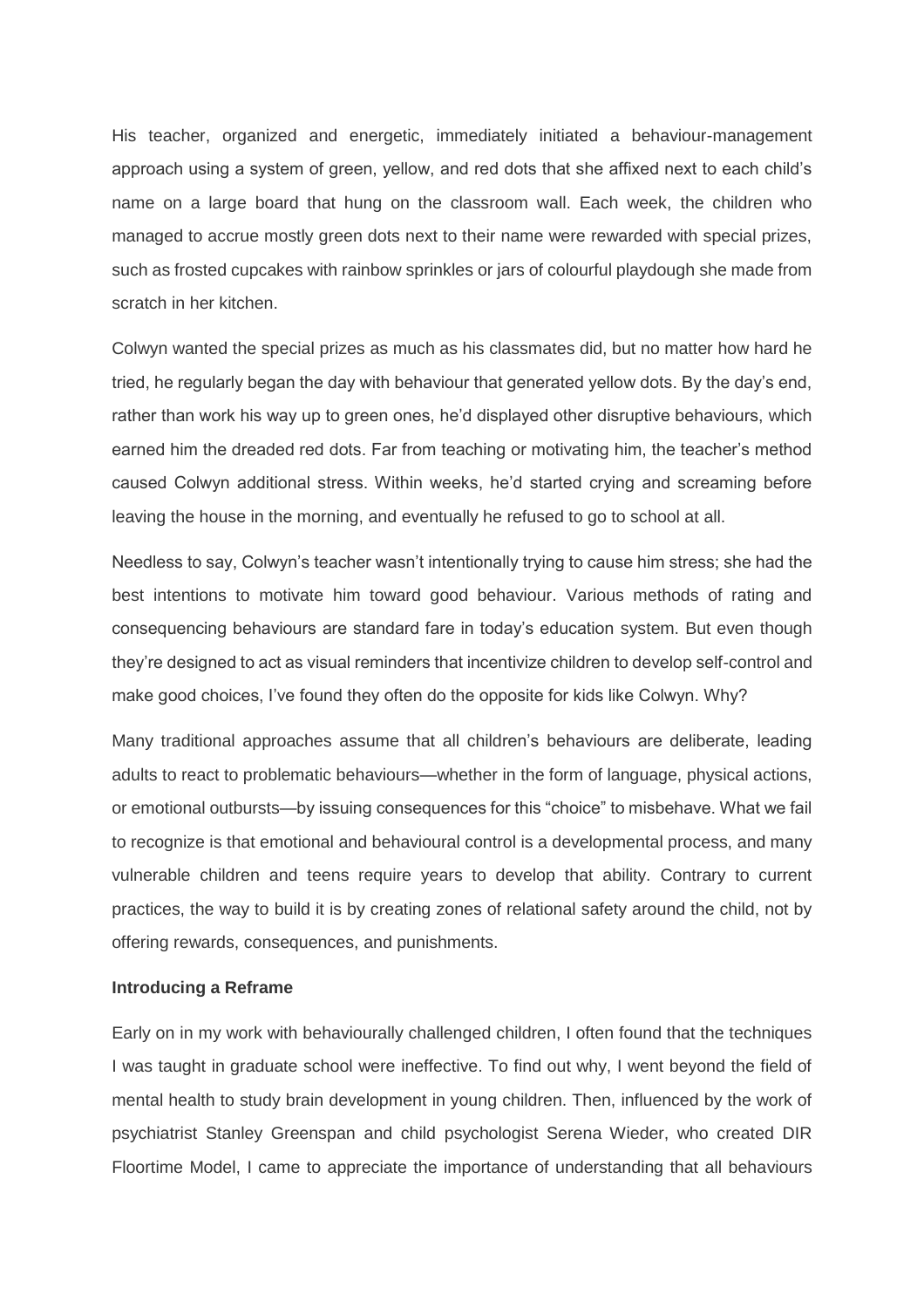have meaning. Rather than focusing on eliminating them, we need to understand the adaptive purposes they serve for each child. During this re-education, Porges's Polyvagal Theory provided the neuroscientific rationale for embracing relational safety as central to human emotional regulation and behavioural control.

I began my work with Colwyn's teacher and parents by explaining the difference between bottom-up and top-down behaviours. Bottom-up behaviours are driven by an instinct for safety and survival. It's not until early toddlerhood that children even begin to develop top-down, deliberate control over their emotions and behaviours. Top-down control doesn't just happen at a certain age; it's a developmental process that's different for each child. Colwyn wasn't close to having control over his emotions and behaviours, and that's why the dot chart didn't work for him—no matter how much he wanted the teacher's cupcakes and homemade playdough.

It was my job to help the adults in Colwyn's life embrace a more developmental understanding of his social-emotional development and its impact on his lack of behavioural control. I explained that instead of seeing a little boy exhibiting "bad behaviours," I saw a child exhibiting "stress behaviours," adaptations of his ANS working valiantly to help him feel safe. Colwyn's disruptive behaviours were his body's way of managing his neuroception of threat and trying to feel safe. The sticker chart was ineffective because every time he got another red dot, his stress increased, causing the emotional outbursts. In other words, these were bottom-up behaviours, not the result of his poor choices.

While other kids in his class had more advanced self-regulation skills, Colwyn's neurobiological capacity for self-control wasn't there yet. Rather than punishments or rewards, he needed emotional support via cues of safety, communicated by caring adults. If his nervous system felt safe, his anxiety would decrease, and his external behaviours would reflect this emerging sense of inner calm.

I explained to his teacher that my evaluation of Colwyn revealed that he was particularly sensitive to adults' tone of voice and facial expressions. Most children, in fact, respond favourably to the cues of safety that adults project when they feel calm and in control. This led to a discussion about our "selves" as the most important tool in addressing children's behaviour.